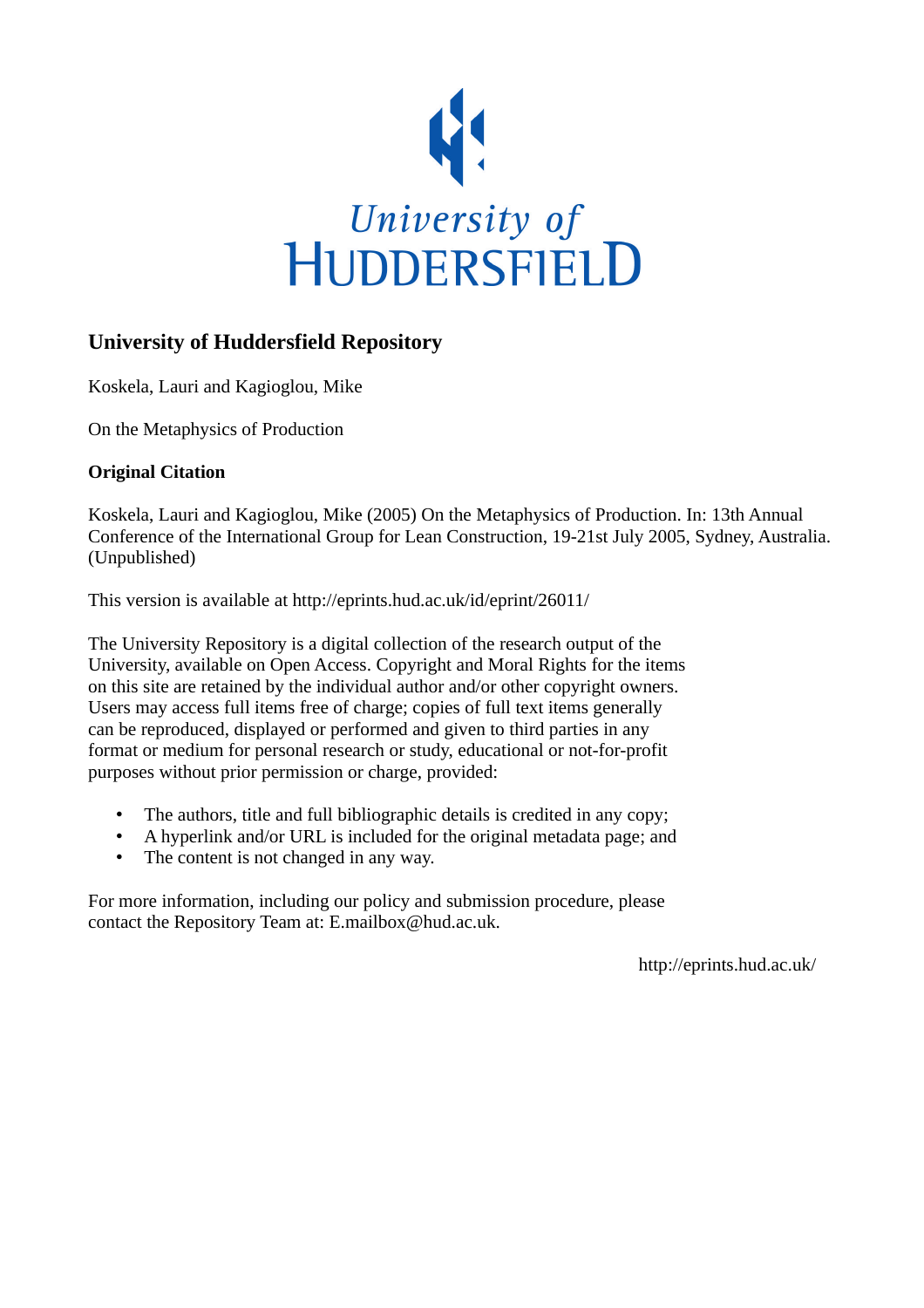# **ON THE METAPHYSICS OF PRODUCTION**

 $L$ auri Koskela $^1$  and Mike Kagioglou $^2$ 

# **ABSTRACT**

Since the pre-Socratic period of philosophy, there have been two basic metaphysical views. One holds that there are substances or things, that is, atemporal entities in the world. The other insists that there are processes, that is, intrinsically temporal phenomena.

These metaphysical assumptions tend to strongly influence how the subject of the inquiry or action is conceptualized. The thing-oriented view seems to lead to analytical decomposition, the requirement or assumption of certainty and an ahistorical approach. The process-oriented view is related to a holistic orientation, acknowledgement of uncertainty and to a historical and contextual approach.

It can be argued that production is intrinsically a process oriented endeavour. However, an analysis of current conceptualizations and methods shows that it is the thing-oriented view on the world that has dominated the research and practice of production management. The resulting mismatch between the assumed nature and true nature of production has arguably led to major generic failures of production management.

As a conclusion, it is contended that the discipline of production management has to seriously address the metaphysical issues confronting both practitioners and scholars.

# **KEY WORDS**

Metaphysics, Production, Substance, Process

### **INTRODUCTION**

When describing the first philosophy, which only later was given the name metaphysics, Aristotle metaphysics has implicitly provided the very  $(2004)$  states<sup>3</sup>: "...that it is not a science of production is clear...". From the context, it is obvious that he means that metaphysics should be pursued for the sake of wisdom rather than for its practical major metaphysical stands, based on substance usability. Without making any pretensions on (or thing) view and process view, are explored and contributing to philosophy, we contend that from the practical significance of metaphysics is the angle of production management, this view assessed. Then, understanding of production is must be challenged in two respects. First, we con-considered, based on these two metaphysical tend that metaphysical choices are of considerable stands. As an example of a method based on propractical significance in the sphere of production. cess metaphysics, the Cynefin classification is Second, while fully agreeing with the view that introduced. Next, the implications of the convenmetaphysics is not a science of production, we tional metaphysical assumptions in production claim this is by no means clear. Especially, we are discussed. To conclude, the significance of contend that in the traditional doctrine of opera-metaphysical choices in production is discussed

tions management, the metaphysical assumptions tend to equate with the core theory of the field and thus, in a bizarre twist of the evolution of ideas, science of production almost throughout the last century.

The paper is structured as follows. First, the two

<sup>1</sup> University of Salford, Salford Centre for Research and Innovation (SCRI) in the Built and Human Environment, Maxwell Building, The Crescent, Salford, M5 4WT, UK, tel. + 44 (0)161 2956378, e-mail: l.j.koskela@salford.ac.uk

<sup>2</sup> University of Salford, Salford Centre for Research and Innovation (SCRI) in the Built and Human Environment, Maxwell Building, The Crescent, Salford, M5 4WT, UK, tel. +44 (0)161 2953855, e-mail: m.kagioglou@salford.ac.uk

<sup>3</sup> Book I, Chapter 2.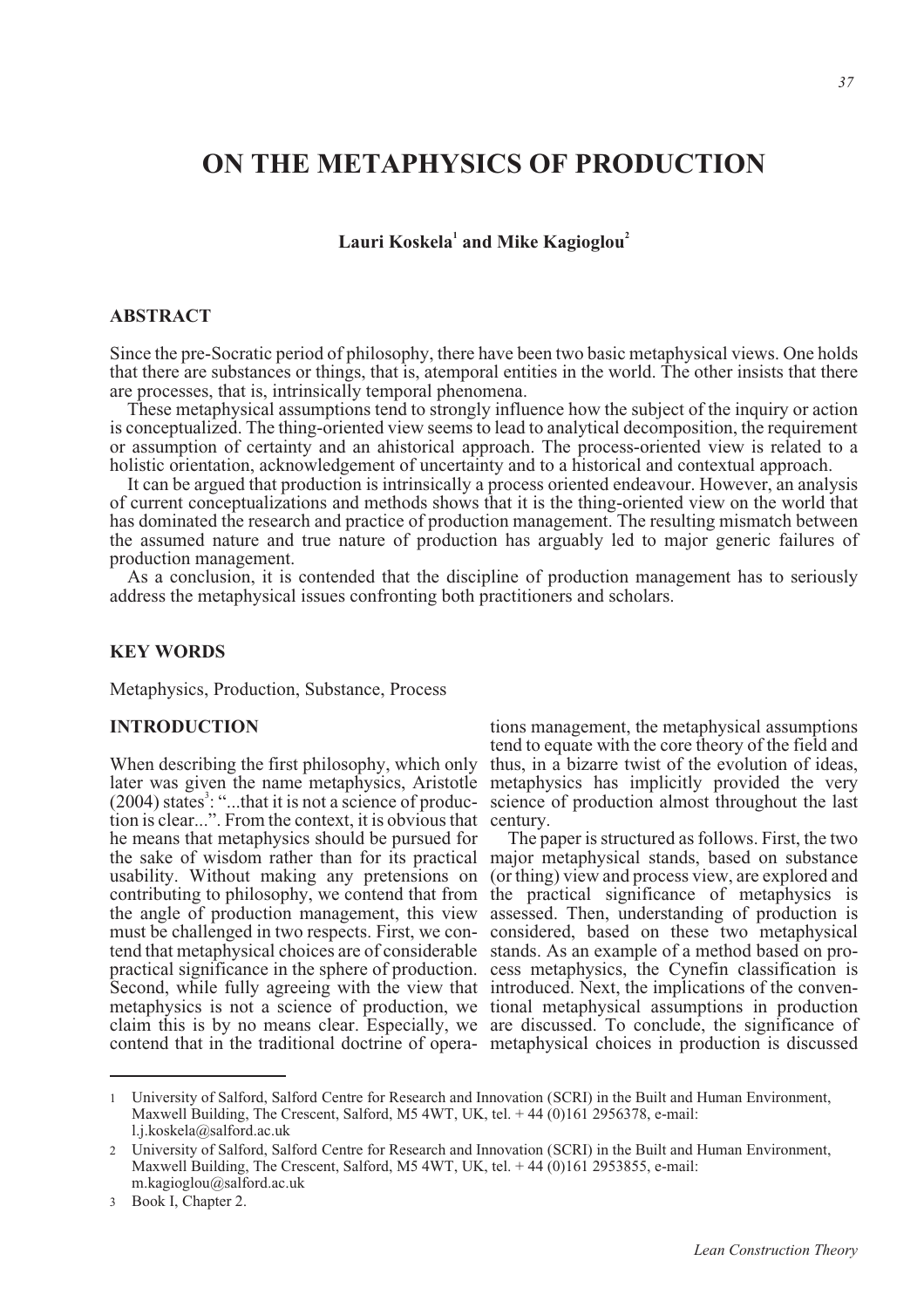and the related research and development tasks are commented upon.

# **METAPHYSICS**

Metaphysics is an old branch of philosophy that investigates the fundamental nature of reality (Craig 2000). After having been considered an obscure and outdated field of philosophy for the physics has recently started to flourish again (Price 1997).

Since the pre-Socratic period of philosophy, there have been two basic views (Roochnik, 2004) on the metaphysical (or ontological) question: What is there in the world? One holds that there are things, that is, atemporal entities in the world. The other insists that there are processes, that is, important role in connection to decomposition: intrinsically temporal phenomena.

#### **SUBSTANCE METAPHYSICS**

Aristotle says in his treatise on metaphysics (Gamma 2): "…the fundamental duty of the philosopher: it is to gain possession of the principles and causes of substances." Even if Aristotle was not the first to take the metaphysical stand that the world consists of substance, and thus all our philosophical and scientific efforts should be focused on understanding substances, it was due to his huge influence up to the Middle Ages that this view came to dominate. The next push towards this stand came from Newton, and the whole movement of Enlightenment (Prigogine & Stengers, 1985). Classical mechanics, as developed by Newton, dealt with things and substances, and as physics was taken as a model for other sciences, substance based metaphysics tacitly gained even more foothold. Thus, the father of sociology, Durkheim, advised (Winch 1990):

*The first and most fundamental rule is: Consider social facts as things.*

What follows then from substance metaphysics? An idea intimately related to substance metaphysics—we could even call it the sharp operational end of substance metaphysics—is decomposition. Again, this has roots in antiquity. In Plato's Phaedrus, it is argued:

*"First, the taking in of scattered particulars under one idea, so that everyone understands what is being talked about… Second, the sepa-* *ration of the idea into parts, by dividing it at the joints, as nature directs, not breaking any limb in half as a bad carver might."*

In turn, Descartes (1637) defines his second rule as follows:

*"The second (was) to divide each of the dif- ficulties that I was examining into as many parts as might be possible and necessary in*

*order best to solve it.*"<br>Thus, the general direction of research, underpinned by substance metaphysics, is in going into even smaller parts of the whole and searching explanations at the lowest possible level. Of course, the success of science since Newton's seminal ideas proves that this is a powerful method.

There are two related assumptions<sup>5</sup> playing an similarity and independence of decomposed ele-<br>ments or parts. The similarity assumption takes it for granted that the parts are, by nature, similar to the whole and thus also mutually similar. The assumption of the independence of parts follows from the similarity assumptions. Namely if our unit of analysis is an idea, problem or thing in itself, so will all decomposed parts also be ideas, problems or things in themselves. Again, this has been mostly a tacit assumption. However, Simon (1969) has defined it as near decomposability this is accepted as a starting point, for example, in transaction cost economics (Williamson 2000):

*In a nearly decomposable system, the shortrun behavior of each of the component subsystems is approximately independent of the short-run behavior of the other components;*

*In the long-run, the behavior of any one of the components depends in only an aggregative way on the behavior of the other subcomponents.*

#### **PROCESS METAPHYSICS**

The first major proponent of process metaphysics was Heraclites, who held that "τα παντα ρει<sup>6</sup> in that "everything flows" and the world "is" change (Axelos 1962). Heraclites' thinking<sup>7</sup> continued to inspire philosophers and scientists such as Leibniz and Hegel even during the dominance of substance metaphysics. In the first half of the  $20^{\circ}$ century, Whitehead (1933) was the primary representative of process metaphysics. A further push

Depicted in approximately 130 fragments.

<sup>4</sup> Instead of *substance metaphysics*, the terms *thing metaphysics* and *matter metaphysics* are also used.

<sup>5</sup> For space reasons, the claim that both assumptions are tightly rooted in the Newtonian physics is not elaborated further—see Burtt (1925) and Whitehead (1933).

<sup>6</sup> The phrase was coined by Burnet (1919) and cannot actually be attributed to Heraclites, but is popularly used to reflect his thinking.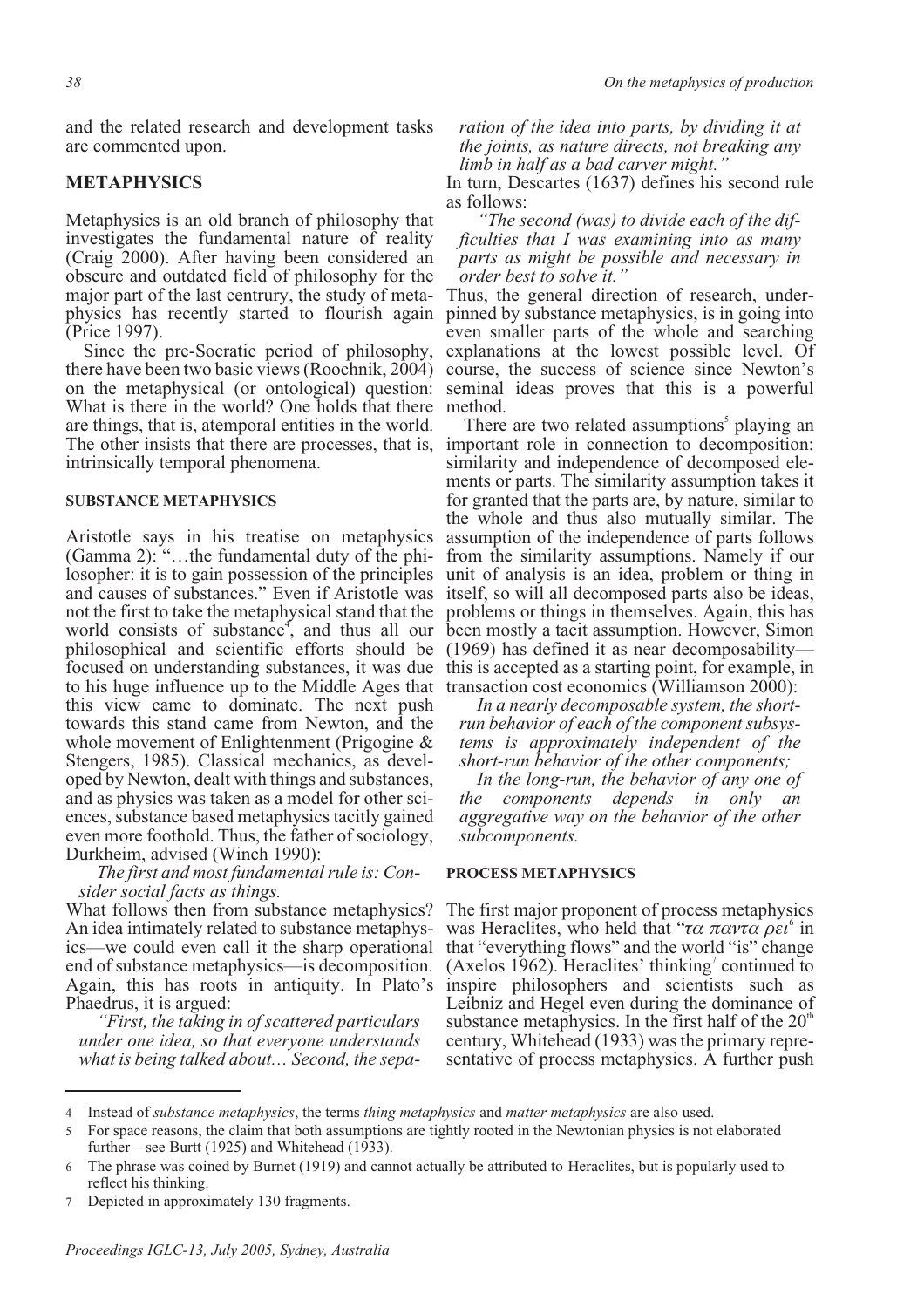towards process metaphysics was given by the inventions of Einstein (1916) on relativity theory and quantum theory. Similarly to the situation after Newton's new physical theories, other sciences have now also started to orient themselves according to the newest findings of physics, drift- ing thus to process metaphysics (for example, complexity science). According to some (Chia 2002), the movement of post-modernism also ulti- mately depends on process metaphysics.

According to contemporary understanding of process metaphysics (Rescher 2000),

- time and change are among the principal cat- egories of metaphysical understanding,
- processes are more fundamental than things for the purposes of ontological theory,
- contingency, emergence, novelty and cre- ativity are fundamental categories of meta- physics.

Rescher (2000) defines process as a structured sequence of successive stages or phases, having three characteristics:

- That a process is a complex—a unity of distinct stages or phases. A process is always a matter of now this, now that.
- That this complex has a certain temporal coherence and unity, and that processes accordingly have an ineliminably temporal dimension.
- That a process has a structure, a formal generic format in virtue of which every concrete process is equipped with a shape or format.

Thus, the basic direction of research, in the spirit of process metaphysics, is to look for the context, the larger process where the unit of consideration is part, and to search for explanation at that level. Another consideration is that phenomena are not necessarily universal, but rather attached to specific time and space. The common feature to both approaches is that time is elevated to a major position in the scheme of explanation.

#### **DOES METAPHYSICS COUNT IN PRACTICE?**

It is perhaps opportune to first justify at a generic level why we think that metaphysics should be focused on not only for the sake of the pursuit of wisdom, but also for practical considerations. Let us first note that it is easy to pinpoint pairs of

concepts where the distinguishing feature is the metaphysical underpinning (Table 1). Even if substance metaphysics has dominated, it has always been necessary to have and use process concepts. Thus, at the level of language, both

| Table 1: Pairs of concepts based on |
|-------------------------------------|
| substance/process dichotomy.        |

| <b>Concepts related to</b><br>substance metaphysics | <b>Concepts related to process</b><br>metaphysics |
|-----------------------------------------------------|---------------------------------------------------|
| being                                               | becoming                                          |
| product, outcome                                    | process                                           |
| state                                               | hehavior                                          |
| reductionism                                        | holism                                            |
| mechanistic                                         | organistic                                        |
| structure                                           | agency                                            |
| atomicity                                           | continuity                                        |
| noun                                                | verb                                              |

metaphysical assumptions seem to be well justi- fied.

But if we then look at bodies of knowledge in different domains, we realize that frequently there are cases where a domain splits into two parts<sup>8</sup>

Table 2: Pairs of alternative knowledge domains, based on substance/process dichotomy.

| Knowledge domains related<br>to substance metaphysics | Knowledge domainsrelated<br>to process metaphysics |
|-------------------------------------------------------|----------------------------------------------------|
| Roman law                                             | common law                                         |
| contract                                              | relation(al contract)                              |
| planned strategy                                      | emergent strategy                                  |
| rational decision making                              | coherentist decision making                        |
| knowledge as thing                                    | knowledge as relation                              |
| action as plan realization<br>(push)                  | action as response to context<br>(pull)            |
| learning organization                                 | organizational learning                            |

based on the metaphysical assumption adopted and concepts used (Table 2).

In summary, we are tempted to draw the conclusion that both types of metaphysical assumptions—substance and process—are extraordinarily potent and in a somewhat dialectical relation—if we subscribe to one, the other anyway tends to emerge for filling the gaps left by that one<sup>9</sup>. It is thus of great practical significance to deliberately select the metaphysical stand(s) to be applied when encountering the world.

# **METAPHYSICS OF PRODUCTION**

Production seems, *sui generis*, related to change and becoming—how can it be tackled otherwise than by process metaphysics? However, the conventional production view has subscribed to substance-based metaphysics.

<sup>8</sup> For space reasons, no further justification or references can be given here.

For example we can consider the "becoming of being".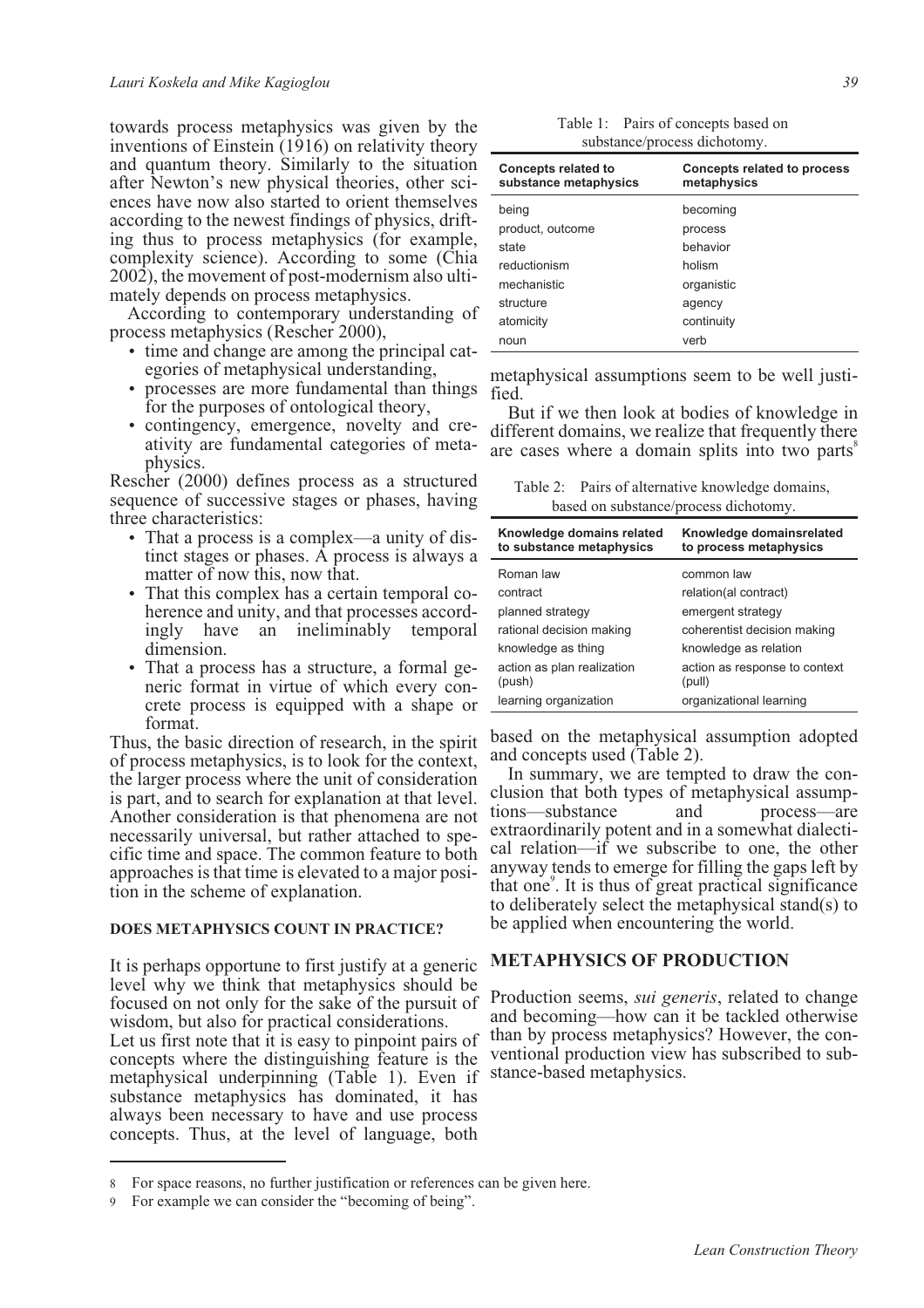### **SUBSTANCE-BASED METAPHYSICS OF PRODUCTION**

As argued earlier (Koskela 1992, 2000), the conventional doctrine of production management subscribes to the view of production as transformation. However, what is transformation, in metaphysical terms? Superficially, transformation is related to change and becoming, but let's take a closer look. Transformation, as defined in economics, is a relationship between input and is—implicitly<sup>10</sup>—based on, and practically output. Both input and output are usually under- equates to thing-based metaphysics. Unfortu-<br>stood as things or matter. The transformation nately, among the problematic features associated itself is a black box, except that we can decom- pose it into further transformations. Thus, the transformation model overcomes the difficulty of representing change by *jumping over it*, from one instance of time, represented by a set of things, to another instance of time, represented by another independent and therefore can be predicted accu- rately. Let us treat each in turn. set of things.<br>Also, in the doctrine of operations manage-

ment, we find the idea of decomposition into inde-<br>pendent parts, similar by nature to the whole (Slack & al. 1995):

*"Look inside most operations and they will be made up of several units or departments, which themselves act as smaller versions of the whole operations of which they form a part."*

*"If micro operations act in a similar way to the macro operation, then all, or most, of the ideas relevant to the macro operation are also relevant to the micro operation."*

In project production, the idea of decomposition is embodied in the method of Work Breakdown Structure (WBS). The following quotes from contemporary literature perfectly illuminate the role assigned to WBS (Garcia-Fornieles & al 2003):

*"The WBS is probably the single most valuable tool for project management"*

*"The WBS provides a way of decomposing the work required to achieve the final project deliverable. This is done in a hierarchical fashion, decomposing the work from major tasks to smaller ones. By doing so, the complexity of the project tasks is reduced as the tasks are broken down until they reach a manageable size".*

However, the idea of decomposition is not only used for keeping track of what should be done, but is also used in time and cost management. In a Gantt chart, the total duration is decomposed with

regard to individual work packages and tasks. Here, the practical decision rule is: If each task keeps its start and end date, the whole project will be completed on schedule. Furthermore, in a budget, the total cost is decomposed with regard to individual work packages and tasks. The practi- cal decision rule is: If each task is kept within its budgeted cost, the whole project will be com- pleted in budget.

Thus, the traditional conception of production<br>  $-\text{implicitly}^{\text{10}}$  based on, and practically with this conceptualisation of production, attrib- utable directly to the underlying metaphysical assumptions, are the following: (1) tasks are con- sidered as black boxes, (2) tasks are considered similar by nature; (3) tasks are considered (nearly)

The transformation model implies that tasks, at the lowest level of consideration (where we do not decompose them further into subtasks), are black boxes. Thus, tasks in themselves are not managed in terms of production management. It can be theoretically argued that there are varying amounts of inefficiency inside the tasks, which should be tackled. However, if it is not conceptually covered, it will remain invisible and consequently be neglected. From an empirical viewpoint, corroborating evidence is given by Ballard & Howell (1998):

*The construction model of control is actually a model of project control, not production control. Direct control of production itself is conceived as occurring only within the production unit, and is not addressed by the disciplines of project or construction management.*

In the transformation model, all the tasks are similar by nature. This means that inherent differences of various tasks or stages are not visible. For example, we have the theoretical argument that there are stages that are not transformations—also called waste. That there is considerable waste in production is now generally known.

This conceptual flaw was recognized by Shingo in 1945. The prevailing erroneous view is explained by Shingo as follows (1988):

*Process refers to an analysis of production in large units, and operation refers to an analysis of production in small units. Here apparently, processes and operations are*

<sup>10</sup> That metaphysical choices are implicit in the discipline of production/operations management is not surprising as not even the underlying theories of the discipline are usually made explicit. Some authors move even further by denying the role of theories. Thus, Morris (2002) claims that the WBS, i.e. the idea of decomposition, falls into the domain of best practices, rather than into the domain of science and theory: "We can also identify good/best practice principles—for example, it is helpful to break the project into its component "work packages" when planning it—although there is little that is scientific or even theoretical about such statements".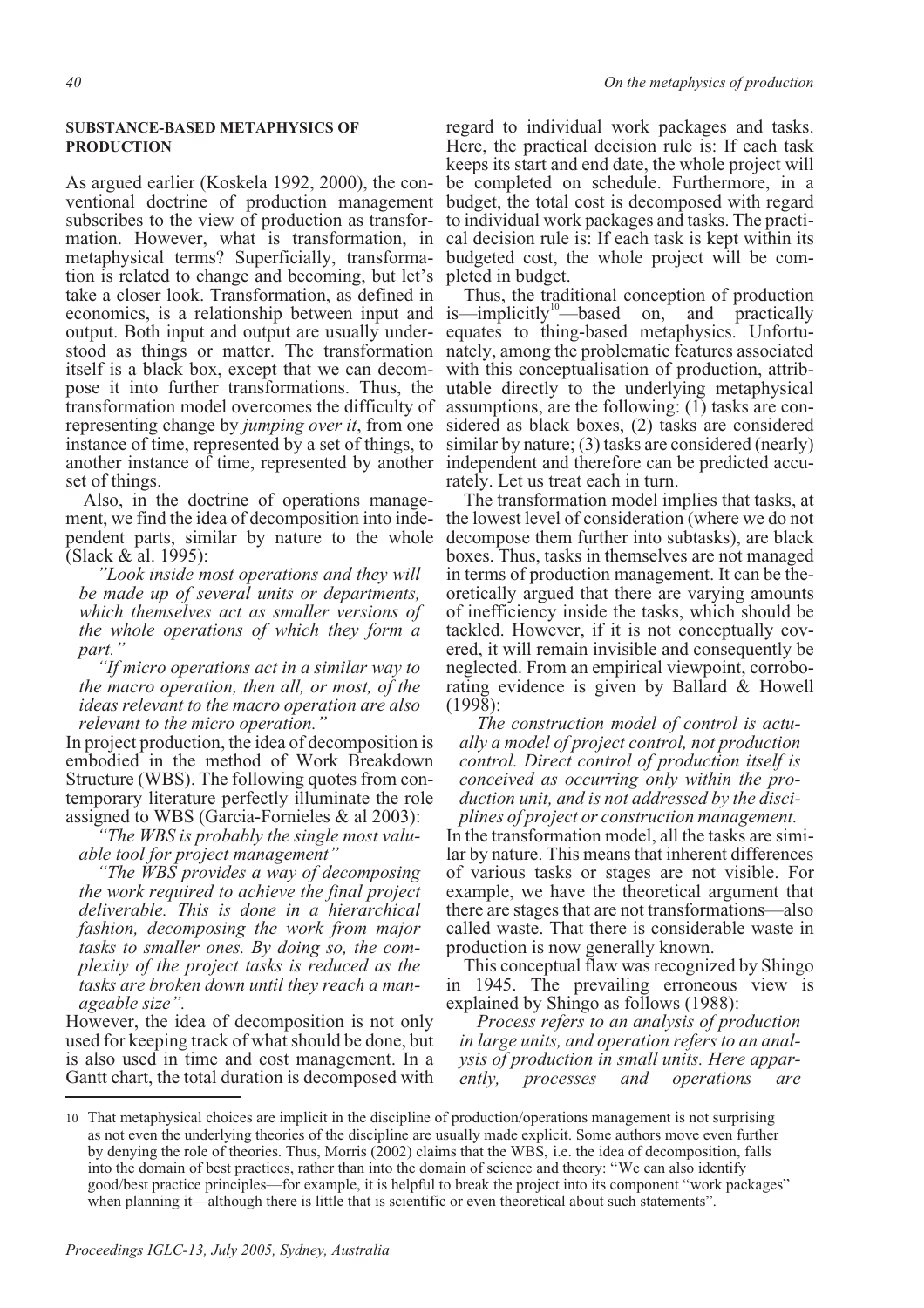*considered only categories differing in size of units of analysis. Since processes and opera- tions are perceived as phenomena that can be expressed on the same axis, there may be an unconscious assumption at work, that improvements made in small-unit operations necessarily lead to improvements in collective processes.*

Instead, Shingo (1988) observes dissimilar phe-<br>nomena in production:<br>*Production is a network formed by inter-*

*Production is a a secting axes of process (y axis) and operation (x axis). The two phenomena lie on different axes and their flows are, by nature, dissimilar.*

The point of this distinction was the following (Shingo 1988):

*It follows from this that the improvement of operations requires an approach that uniquely responds to the characteristics of operations. Similarly, process improvements must be carried out from a point of view that corresponds to the characteristics of pro- cesses.*

Shingo (1988) ends up explicitly challenging the idea of decomposition<sup>11</sup> :

*The West, therefore, ended up imagining that processes and operations are nothing more than overlapping phenomena lying on a single axis....We can see where this led. Some people thought that production as a whole would improve once you improved operations, the smallest units.*

In the transformation model, all tasks are independent transformations, and task interaction is there two types of interaction. Firstly, tasks set requirements to each other; secondly, tasks are part of a logistical queue, where the variability (uncertainty) of the previous tasks impacts any not exhaust them, namely the flow model<sup>12</sup> (protask, and the variability of that task impacts later duction is a flow—in time and space—of material tasks. One of the first observations of this concep-towards the output) and the value generation tual flaw was in the Tavistock report (1966). It put model (production is conversion of a forward, as the root cause of problems in con- particular—customer's requirements into prodstruction, the disparity of the characteristics of the ucts which fulfill them). The continued success of formal and informal systems in relation to the managerial templates based on these theories, needs of the real task with which they are con-namely, respectively, the Toyota Production cerned. According to Tavistock, the formal system (contracts, plans, etc.) does not recognize the uncertainty of and interdependence between

the operations of the building process. An infor- mal system of management emerges for handling uncertainty and interdependence, but it produces a climate of endemic crisis, which becomes selfperpetuating.

Thus, the consequences of all these three con- ceptual shortcomings of the transformation model have been observed by reflective practitioners and researchers. However, a failure to see the connectedness of these three problems and the related lack of an explanation of the common cause—commitment to substance metaphysics has hindered effective action to remedy the situation.

#### **PROCESS BASED METAPHYSICS OF PRODUCTION**

A key consideration in production is the issue of time. Process metaphysics at its core considers that time invariantly exists, regardless of what we tualising production as a process which is not the sum of activities but a continuum where the product (in its broad sense) changes states, which are defined by human expectation, ability and technological capability, until its interface with the customer or end user. By conceptualising production in such a way the focus is not only on the activity but on the interactions between activities, people and technology which form a pattern that is governed by a multitude of factors.

not considered. However, in practice we realize duction: What is happening in time? What is There are thus two issues addressed by a process metaphysics inspired consideration of prohappening at a particular time?

> Actually, there are two theories of production (Koskela 2000) that focus on these issues, but do

<sup>11</sup> Shingo views both processes and operations as temporal phenomena. These, of course, fall into the domain of process metaphysics. It is somewhat doubtful whether he ever came to realize that the Western idea of decomposition, which he rejects, is based on a concept of production where time is abstracted away.

<sup>12</sup> Note that the powerful modelling approach of queueing theory, although generally falling into the domain of flow conceptualization, still subscribes to the idea of clear-cut jobs (i.e. things and recipes for their transformations) traversing through the production network. Thus it is partially based on thing metaphysics. Unfortunately, this has directed attention away from making-do as one type of waste (Koskela 2004). The concept of making-do, leaning to process metaphysics, allows tasks to be emerging phenomena, for example, possibly starting without all prerequisites.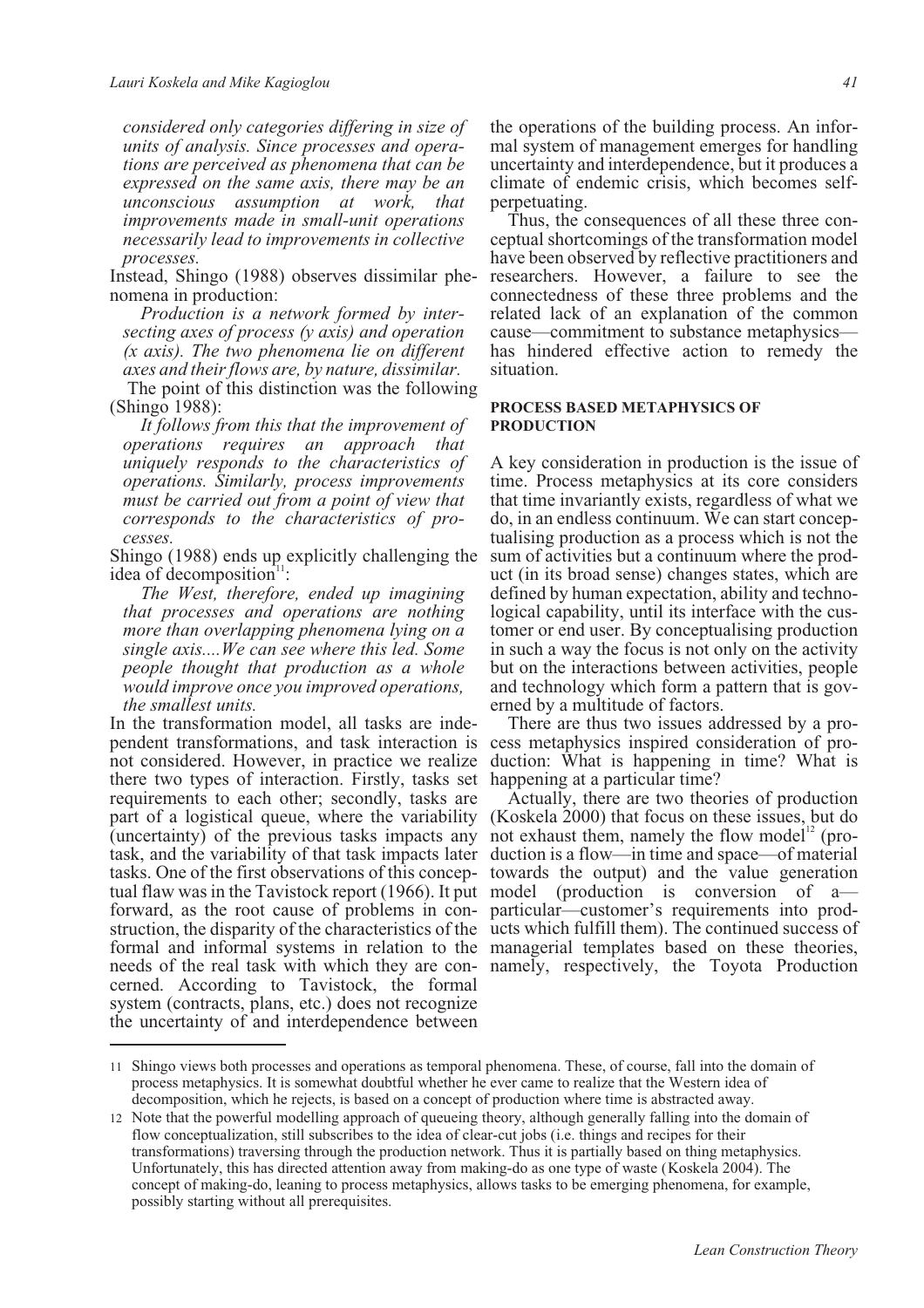System<sup>13</sup> and the quality methodology, can be are not adequate in describing dynamic, adaptive seen as a proof for the claim that process meta-<br>physics is an appropriate basis for theories of pro-<br>duction and has to be fully embraced. seen as a proof for the claim that process meta- and pattern forming settings where, for example,

(becoming) we want to be predictable and clearcut, and changes we want to be open-ended and emergent. We want our car to be as specified in the brochure, however, at the same time, we want a car that is fun and novel in ways we can not spec- needed to allow the abandonment of old accepted<br>ify in advance. While the flow and value genera- norms and to enable the adoption of a more 're-<br>tion models have product former processes, the latter processes have been management) approach that aims to classify situaformer processes, the latter processes have been management) approach that aims to classify situa-<br>facilitated to a lesser extent. It is here that the tions as they are perceived by individuals (hence ideas developed in the framework of complexity science potentially become significant. a car that is fun and novel in ways we can not spec- needed to allow the abandonment of old accepted<br>ify in advance. While the flow and value genera- norms and to enable the adoption of a more 're-

#### **EXAMPLE OF A COMPLEXITY SCIENCE BASED APPROACH: CYNEFIN**

How are process metaphysics and complexity sci-<br>ence related? The Einsteinian physics has stimu-<br>lated both of them, and both address issues neglected in the Newtonian physics. While process metaphysics addresses the issue of time, in contrast to substances or things, complexity science focuses on the issue of complexity, in contrast to simple phenomena. At the risk of help in sense-making of situations both as a result oversimplification, perhaps it could be said that complexity science subscribes to process metaphysics, but restricts itself only to the case of complex situations.

As an example of a complexity science based method, this section briefly presents the 'Cynefin' framework, as well as its relationship with process metaphysics, within the context of production.

# **Cynefin**

The 'Cynefin' framework is a phenomenological framework that provides a decision support tool to enable classification of perceived phenomena and situations by challenging the universality of basic assumptions of order, rational choice and of intent (Kurtz and Snowden, 2003). At the root of those assumptions, it can be argued, lies the modernist attitude of predictability as a consequence of knowledge acquisition and causal relationships, rational decision making based on complete knowledge of a system, process or setting, and of calculated actions based on premeditated initia-supported by process metaphysics. tives and an indication of intent. Those assumptions, although applicable in a number of settings,

However, in production, there are changes both in terms of linkages and magnitude, to prothe results of a number of factors in a system are known but not how the different factors interact duce a result. More fundamental to this is the issue of time in pattern forming, which will be dis- cussed later.

> It becomes apparent that a new understanding is the 'real' world) both in isolation and through their interactions. The Cynefin framework aims at addressing this classification issue by the intro- duction of four domains (non sequential in logical terms) of:

- known
- knowable
- complex, and
- chaotic.

Furthermore, it includes the area of un-order, where the classification (individual or collective) according to the above is not evident. True to its phenomenological nature, the framework can of personal reflection and collective brainstorming and in enabling decision making (either exploratory, explanatory or decisive). The four domains can be defined as follows (for detailed descriptions see Kurtz and Snowden, 2003):

| Complex:                                                                 | Knowable:                                            |
|--------------------------------------------------------------------------|------------------------------------------------------|
| Cause and effect are only<br>coherent in retrospect and do<br>not repeat | Cause and effect is separated<br>over time and space |
|                                                                          |                                                      |
| Chaotic:                                                                 | Known:                                               |

This categorisation is thus heavily dependent on the perception of situations by individuals or groups—justifiably as this often determines how individuals and organisations/firms react and plan to and for situations. It is this feature that already positions Cynefin into the domain of methods

<sup>13</sup> According to Fujimoto (1999), the Toyota Production System is based on three capabilities: (1) routinized manufacturing capability (static & routine); (2) routinized learning capability (dynamic & routine); (3) evolutionary learning capability (dynamic & non-routine). Taking into account that even the routinized manufacturing capability is arguably based on the flow model (Koskela 2000), all these capabilities seem to be based on process metaphysics.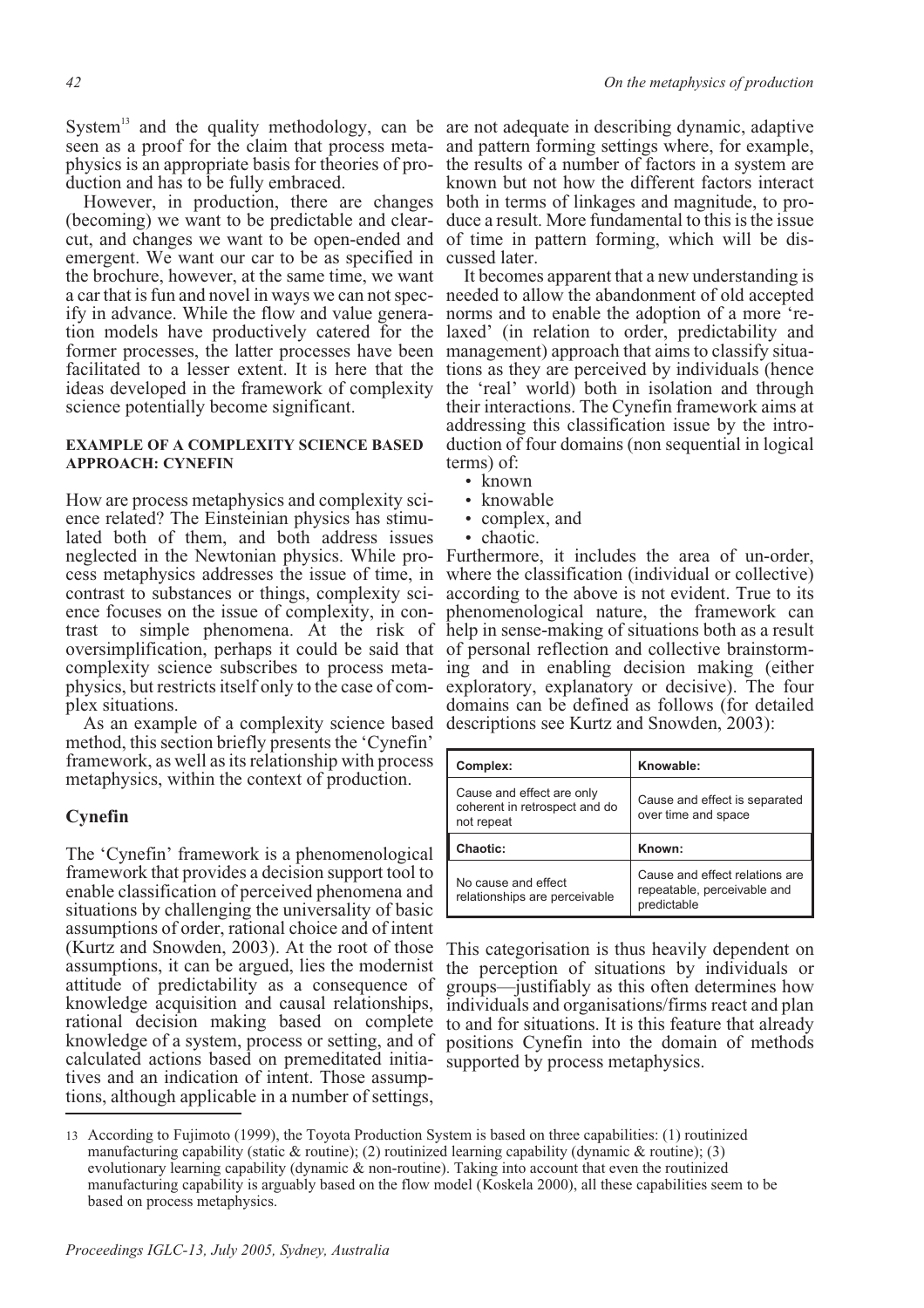situation to make explicit and more visible inter- connections and some causal relationships.

taken, e.g. a complex political situation resulting emergence. in societal conflicts (often chaotic) can be 're- solved' by military law in bringing order (at the **DISCUSSION** extreme bringing a situation to the known domain from the chaotic), as opposed to adopting a longer The picture emerging from the analyses made is knowable and develop into known situations (hence following the path of chaotic—complex knowable—known).

#### **Production and Cynefin**

At a conceptual level the domains of Cynefin can include: map across the production process in terms of predictability of output and understanding of relationships within the process. For example, high variability within a process, and therefore high uncertainty, can be understood in terms of a complex or knowable situation which, when it becomes controlled, i.e. low variability, can be firmly positioned within the known domain.

Conceptualising construction as a type of production with high variability as the constant, brings validity to the consideration of construction under the principles governing complexity (see for example Bertelsen 2004). Furthermore, the Last Planner system aims or can be conceived to aim to reduce that variability and increase predictability (importantly, as this is perceived by the actors in the process) through frequent discourse and conversations of the parties involved.

Production can also be conceptualised to be characterised by all four domains of the Cynefin

The four domains can be further grouped into framework where some parts or instances of two main areas: order (known and knowable) and production can be perceived to be, respectively, un-order (complex and chaotic). The power of chaotic, complex, knowable and known. Different Cynefin lies in enabling the discourse between approaches to managing production can then be groups in sense-making of situations and in adopt- adopted that are relevant to the setting under<br>ing strategies for dealing with those situations in investigation. Although usually the aim should be terms of strategy and the application of tools and to bring the process to the known domain, it is techniques in managing such situations. For likely that improvements in the process itself are example, if a situation is firmly rooted in the com- more likely to occur by explorations in the know-<br>plex domain then attempts can be made to probe a able and complex domains and at the extreme, The significance of the categorisation of 2002 and Kurtz & Snowden 2003 for examples). Cynefin and its relation to process metaphysics. This conceptualization challenges current man-Cynefin and its relation to process metaphysics This conceptualisation challenges current man-<br>Ilies in the understanding that situations can be agement practices in production where normally conceived as 'belonging' at any of those domains tools and techniques used are conceived in terms at any one time and that this positioning can of enforcing predictability and certainty rather change as a result of decisions made and action than fostering innovation through variety and groups in sense-making of situations and in adopt- adopted that are relevant to the setting under particularly in relation to new technologies and methods, in the chaotic domain (see Snowden

term strategy of allowing patterns to form that are as follows: The conventional practice of production management has been based on substance based metaphysics, in the main. The resulting mismatch between the assumed nature and true nature of the situation has led to misunderstandings<sup>14</sup> and misconceptions about phenomena and their context. Such examples, amongst many,

- The focus on productivity as a measure and explanation of the efficiency of production; the underlying assumption is that the total productivity can be increased by increasing the productivities of all the parts of production. Unfortunately, it goes unnoticed that the concept of productivity does not recognise one input to production, time, and is therefore fatally flawed.
- The development of detailed and rigid new product development (NPD) processes which assume that as soon as an idea enters the process, this process execution and the outputs can be predictable and can be managed to deliver a product. Practice and many cases have demonstrated that serendipity and innovation in the process itself can be identified as critical factors for success (Koen et al. 2002).

<sup>14</sup> The paucity of substance metaphysics becomes also evident when it is used for understanding a production model based on process metaphysics. This can be illustrated by the 'quest' of decoding the Toyota production system (Liker, 2004) by breaking down the manufacturing process into its elements and attempting to optimise those elements in isolation with little regard of the interactions and interdependencies of those elements. Current 'decoding' efforts are attempting to do so by looking at the human behaviour of production operatives and selfdetermination as a means of increasing performance (Spear, 2004; Spear and Bowen, 1999), but importantly not predictability.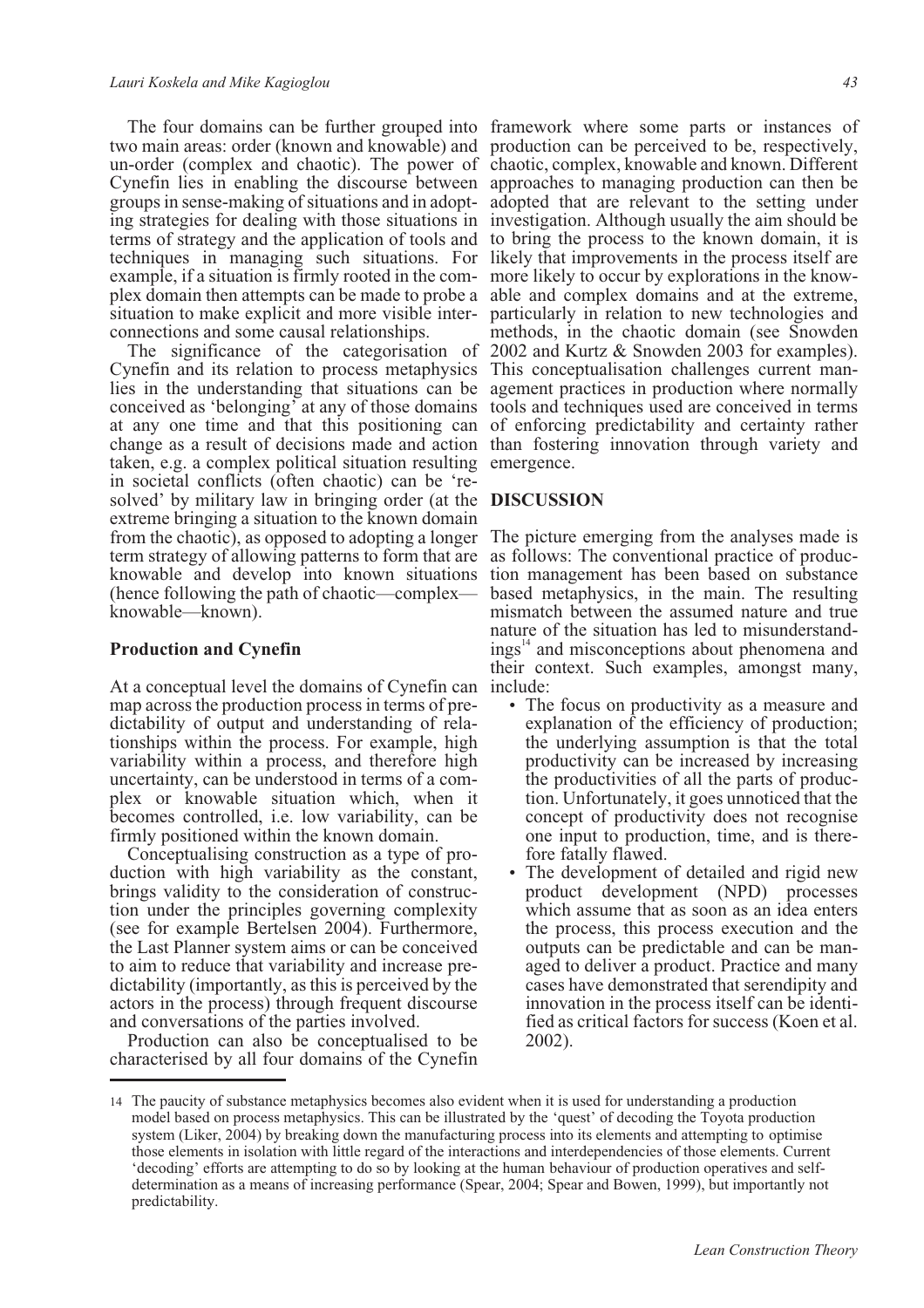- The assumption of planning as a mechanism and tool for predictable outputs, in particular taking long timescales into consideration.
- The assumption that requirements capture is something that takes place in a particular moment in time and should be the same for all people (Koen et al. 2002); the old ticking the box attitude.
- The consideration of knowledge as an object that can be universally codified, moved, stored, transmitted (importantly in the same form as originally captured) and embedded<br>in attitudes, behaviours and practices: IT implementations of knowledge management are often good examples of this approach.
- The conception of pre-determined budgets as an appropriate method of management for organizations and their subunits, as well as for projects, even when the environment is unpredictable.

# **CONCLUSIONS**

We have challenged Aristotle's notion of metaphysics regarding two aspects. First, we have forwarded arguments and observations to support the claim that metaphysics, or to be accurate, the metaphysical stand taken, counts in practice. Especially, in the sphere of production, we have contended that it is not sufficient to consider production in terms of things *being*, but we have also to address the *becoming* of things. Second, we have endeavoured to show that it is not clear at all that metaphysics is not a science of production. Here, our argument is based on the observation that the core of the conventional doctrine of production management, being based on the transformation model, hardly goes beyond the metaphysical stand adopted. In this way, metaphysics has factually, although implicitly and erroneously, been given the role of production science.

Thus, our central conclusions are, first, that it is the inappropriate metaphysical choice that is at the root of many of the problems of production, and, secondly, that the neglect of explicit metaphysical considerations has effectively concealed this situation. Of course, these conclusions are not surprising in view to Whitehead's (1933) argument: "No science can be more secure than the unconscious metaphysics which tacitly it presupposes".

In much of the work on lean construction, the significance of theories for the practical affairs of construction, and production in general, has been stressed. In this paper, this position is suggested to be augmented as follows. It is not only theories



Acting on the world



that count, but also the metaphysical assumptions on which our theories are based (see Figure 1).

An overall implication is thus that production management has to seriously address the metaphysical issues confronting both practitioners and scholars. A new understanding on how to match the metaphysical assumptions with the characteristics of the context has to be created. Indeed, for overcoming the failures experienced hitherto, production (and operations) management has to be built up anew both regarding the theoretical foundation and its metaphysical underpinnings.

# **REFERENCES**

- Aristotle. (2004). *The Metaphysics*. Penguin Books, London. 462 p.
- Axelos, K. (1962). *Héraclite et la philosophie*. Les Éditions de Minuit, Paris. 275 p.
- Ballard, G. & Howell, G. (1998). Shielding Production: Essential Step in Production Control. *Journal of Construction Engineering and Management*. 124(1) 11–17.
- Bertelsen, S. (2004). *Construction Management in a Complexity Perspective*. 1<sup>st</sup> International SCRI Symposium, Eds. Aouad, G. Amaratunga, D. Kagioglou, M. Ruddock, L. and Sexton, M.
- Burnet, J. (1919). *L'aurore de la philosophie grecque*. Raymond, Payot, Paris. Referred in: Axelos, K. (1962). Héraclite et la philosophie. Les Éditions de Minuit, Paris. 275 p.
- Burtt, E.A. (1925). *The Metaphysical Foundations of Modern Physical Science.* Kegan Paul, Trench, Trubner & Co., London. 349 p.